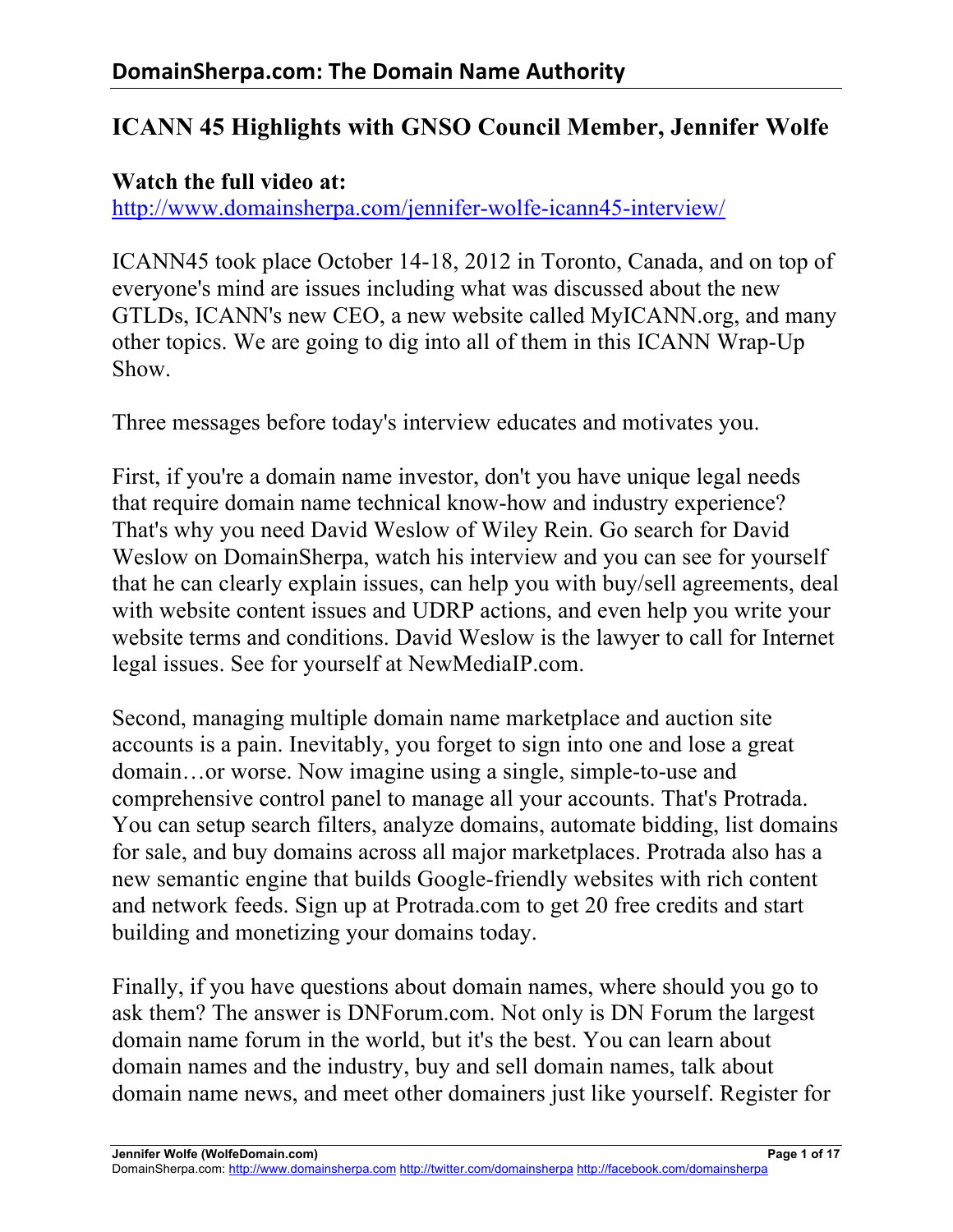a free DN Forum account and begin advancing your skills and knowledge today. And when you do signup, send me a friend request so we can connect.

Here's your program.

Here is your program.

Michael Cyger: Hey everyone. My name is Michael Cyger, and I'm the Publisher of DomainSherpa.com - the website where you come to learn how to become a more successful domain name entrepreneur and investor directly from the experts.

ICANN45, held in Toronto, Canada from October 14th-18th, 2012, is history; and like any conference of its size, reach, and magnitude, there was an enormous amount of information made available and shared between participants.

How do you make sense of it all and, more importantly, what information will affect you?

With us today is Jennifer Wolfe, ICANN GNSO Council Member and Founder, President, and Managing Director of WolfeDomain.com, and a previous Domain Sherpa. Jennifer, welcome back to the show.

Jennifer Wolfe: Thanks, it is great to be here.

Michael: I should point out that Jen is speaking on behalf of WolfeDomain.com. Although she is a GNSO Council Member, she is not speaking on behalf of GNSO or ICANN. Is that right Jennifer?

Jennifer: That is right. Thank you.

Michael: So you have just returned from the 45th Public ICANN Conference. Thanks for taking the time to provide the audience with some highlights from the conference. Let's start with this. What was your overall impression and sentiment at the event?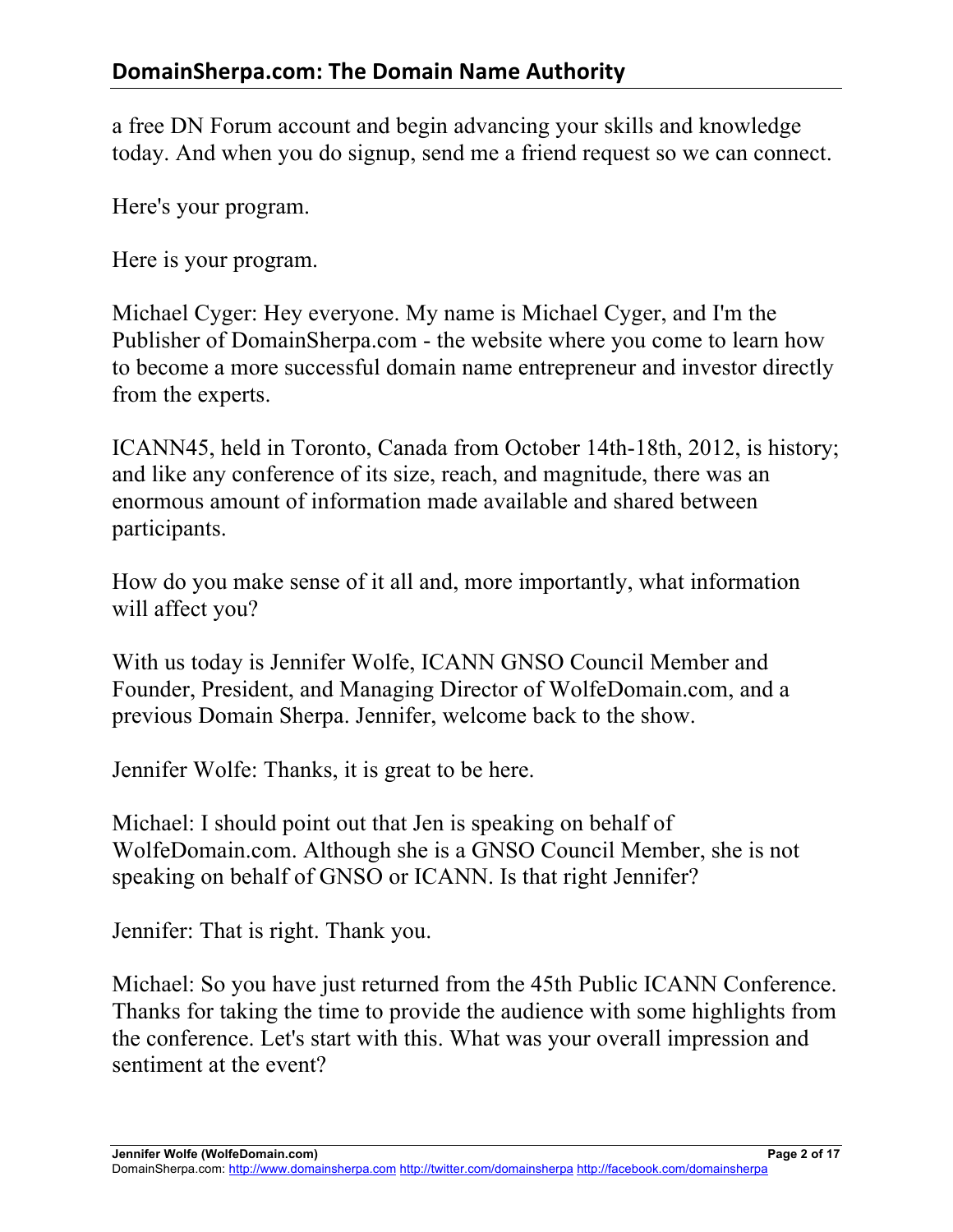Jennifer: What I think was different about this ICANN Conference from others is that there was really a lot of respect for the new CEO and what he is bringing in terms of a no nonsense approach; really reaching out and collaborating with different stakeholder groups. I think there was just a much more positive response from everyone participating, and I saw a lot more collaboration and seeing things proceed in a very positive way, particularly with regard to the GTLD Program.

Michael: What does that mean that people were more positive? Were there less people talking behind-the-scenes - "Oh, he is back up there talking again" - like you may have heard at previous ICANN Conferences? What does it sound like when you are at the event and you get the feel like there is a more positive sentiment?

Jennifer: Sure. I think, in the past, particularly with the GTLD Program, there were some glitches with Digital Archery, with the TAS System, and with the late timeframes. So, that created some conflict amongst those who were either for or against the Program. Obviously, those for were very concerned about what was happening. Those who were against it were saying: "You see? This is what we told you would happen." And because of Fadi, the new CEO, and the way he has come in with this very much no nonsense. There were going to be no more glitches. We are going to take a business approach to this. I think that we are seeing a lot of people respond much more positively to the Program. Well, there are certainly divergent opinions, as there should be in anything global and of this nature with multiple stakeholder groups. So, there is still a lot of healthy discussion and debate of issues, but it just seemed like there was a more positive attitude; less dissonance about what is ICANN doing and are they capable of executing it. So, I think a lot more confidence in ICANN.

Michael: Great. And ICANN's new CEO, Fadi Chehadé. I apologize, Fadi, if that is not the correct pronunciation. We will have you on the show and clarify it for everybody. But Fadi was in the spotlight. What issues did his make his top priority going forward?

Jennifer: I think he made his top priority that they are going to be listening to all the stakeholder groups; that the conflicts of the past and conflicts of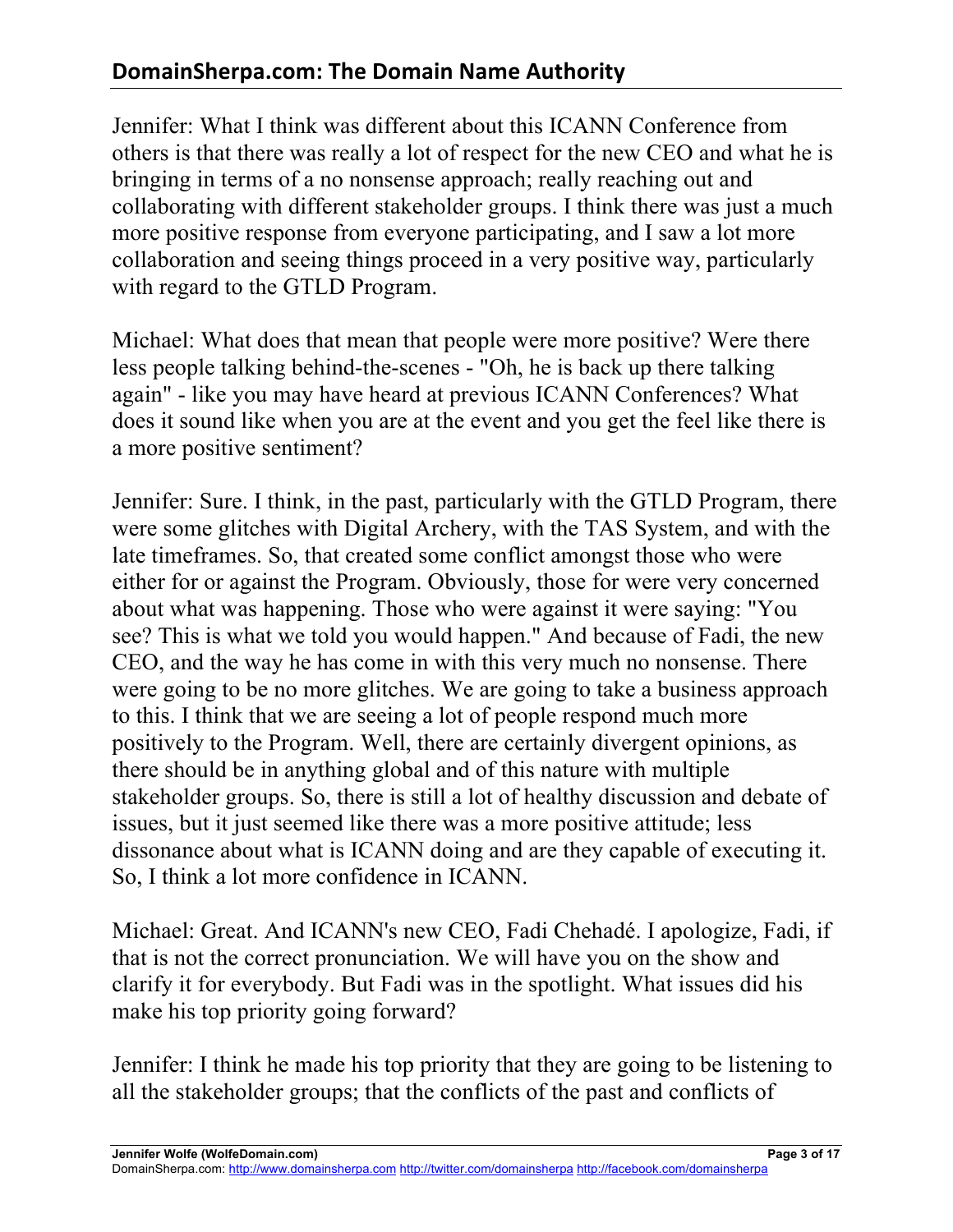interest in the past are in the past. He is going to take a much more conscientious approach - a no nonsense approach. He is going to listen to people. There are going to be executives who he has hired for the express purpose of listening and reporting back up and ensuring that people's concerns are being responded to. And we saw that a lot in the Trademark Community; that they are reaching out and understanding those issues. We saw it, certainly, within the GTLD Community; that a very clear concise response to how are we going to batch all of these applications and what does the timeframe look like. We actually saw an accelerated timeline from what we were anticipating. So, all of those things, I think, really show us that he is going to be really good for ICANN.

Michael: Great. All right. So let's jump into it. The subject on everybody's mind is the new GTLDs. How is ICANN going to handle the perceived Wild West nature of the environment? What came out of the latest meeting with respect to the new GTLDs?

Jennifer: So, really, the biggest announcement was how batching is going to take place and how evaluation is going to take place. So, as you know, there are nineteen hundred applications across the portfolio of applicants; 1409 of those are actually unique strings, so there is several hundred that are in conflict. So, what has happened is, essentially, ICANN is creating a lottery system. So, every application - from one to nineteen hundred and eight, I think it is - will be assigned a number by a lottery. So, very random, of course, who gets which number. Once those are all lined up in order, then, as the evaluation process moved forward, those who complete the evaluation process who have no strings in conflict will basically be in the queue according to their number. So, for example, if you have number one, but you are in conflict with five other applicants and you cannot get that resolved, you are not going to be the first to launch; you are going to be waiting to go into the queue. But once you resolve all of those issues, then you are number one. So, in theory, someone who is number five hundred, but has nothing standing in their way - that have no conflicts, no one files an objection, they have no problems with the evaluation process -, then they are going to go through and be launched first. And the anticipation right now is that those strings that are clear path will start to launch in the second half of 2013. So, that is a very accelerated timeframe, and one that we think is very fair. I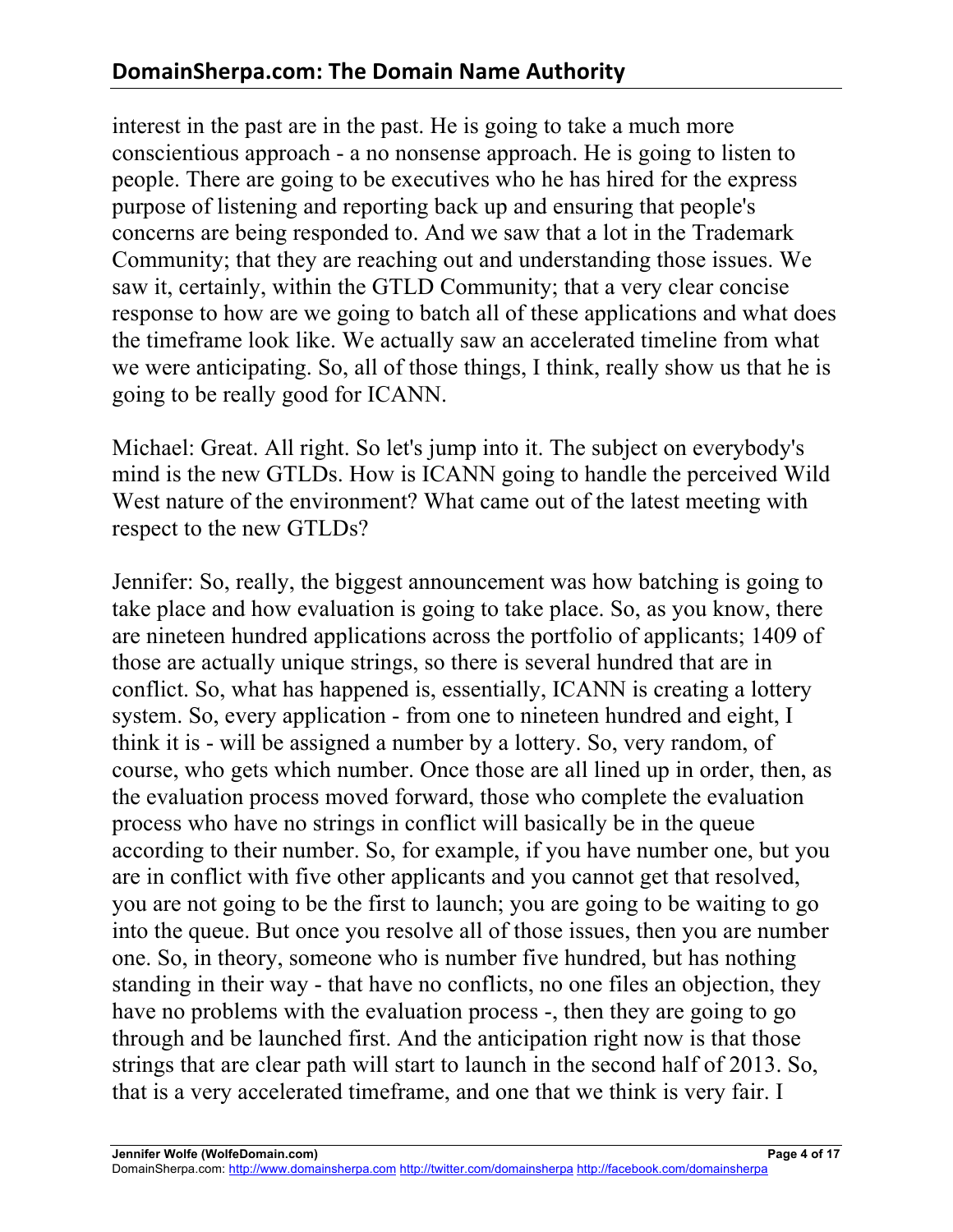neglected to mention, and this is important too, that there was an agreement across the board that the IDNs - those strings - that are for Internationalized domain names, those will actually go first; and I think that is really fair. They think that they have been missing a spot in the Internet, and so to let them go first makes a lot of sense to me; so I was glad to see that happen.

Michael: Okay. So was that voted on? Is that a done deal that the IDNs are going to get priority over other TLDs?

Jennifer: They will. Yes, that is in order. Right, absolutely.

Michael: Okay. Was there any dissent about the IDNs getting priority?

Jennifer: I do not think so. I mean I think everyone seems to have a sense of that is really one of the reasons for the GTLD Program and that they have not had a space to have that in the past. I think there was more concern over some of the smaller applicants. Maybe somebody has two or three applications versus somebody who has three hundred applications, and they felt like: "Well, why should my three be up against their three hundred? Shouldn't we have some waiting?" But really, if you think about it, you got to just make every application equal. I mean that is the most fair way to do. Every application has the same shot at being number one as being number eighteen hundred or nineteen hundred. So, I think it was a really strong resolution as apposed to any sort of other scheme to prioritize when we have so many.

Michael: So, I understand the process that you said that they were going to number them all, and then there was going to be a lottery, and they will go through the numbers in order based on the evaluation and the conflicts and if there are more than applications in for that TLD. But, basically, are you saying that there is going to be two lotteries - they are going to split out the IDNs separate from the other TLDs and then go through those first?

Jennifer: I am not sure if there is going to be a separate lottery for the IDNs? I will have to go back and look at that. My understanding was that IDNs were just sort of off; they were going to go first. There are not really that many of them, so that is probably much more manageable. And then you are talking about over one thousand of all of the other strings. So, I think that that is the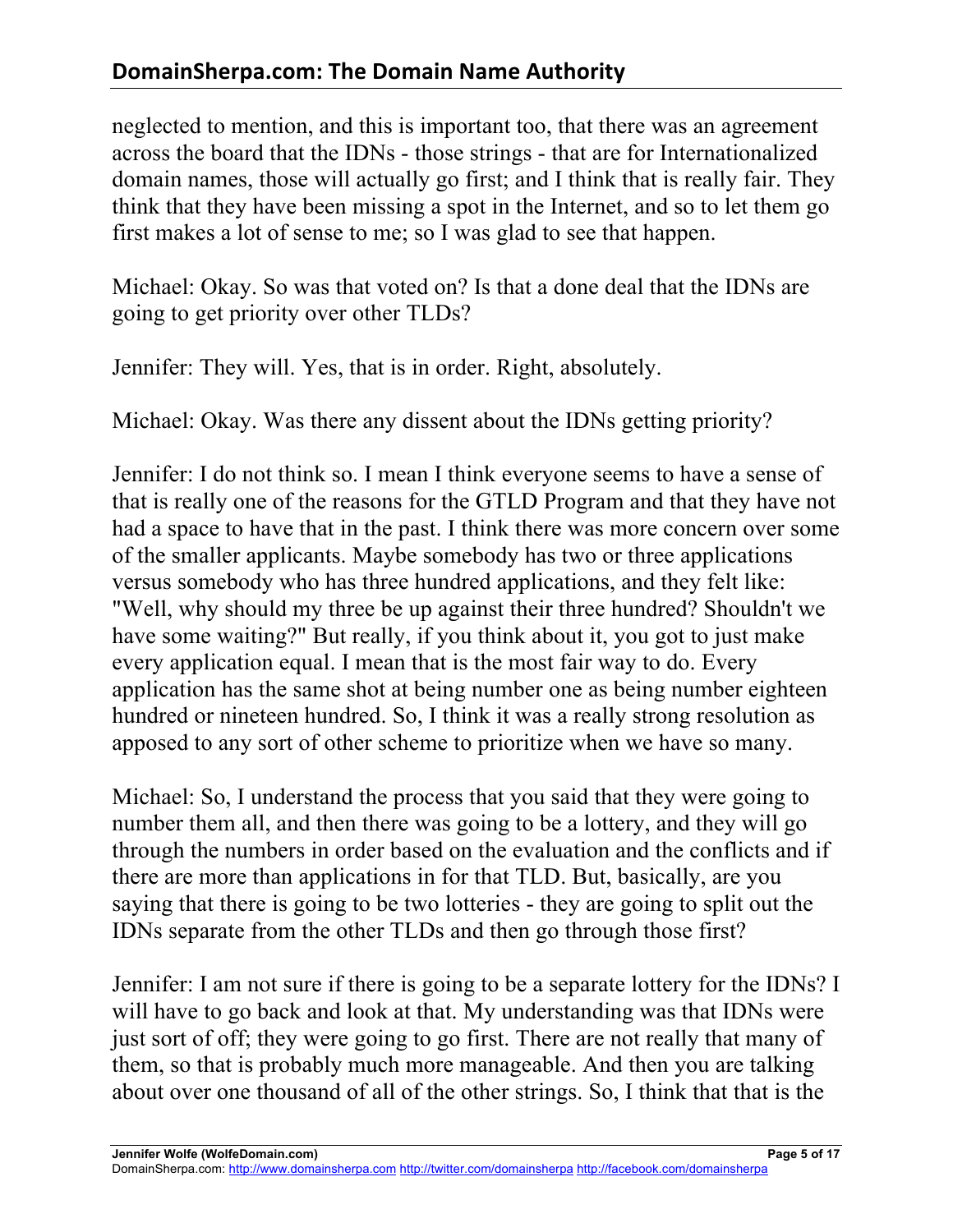way it is, but I would want to double check that that is procedurally how it is working.

Michael: Okay. But for domain name investors or people that are from countries where IDNs are important to them, domain investors should look at the IDNs first. They will be the first ones coming to market.

Jennifer: Absolutely. If you were looking to buy out those second string domains right when they become available, those are definitely the ones to start analyzing right now because those will likely start to go live in the latter part of next year. So, investors are at a good time to do your analysis. And actually, I would recommend to reach out to the applicants and have the conversation with them so they know what you are interested in and start to understand what their business plan is and what their timeline is for launch because, once ICANN release you essentially to launch, there is still a lot that technically has to occur before you are actually live.

Michael: Right. Okay. So the IDNs may start coming out as early as second half of 2012 and the rest of the TLDs may start coming out as early as second half of 2013?

Jennifer: Right. Well, no. So, both of them will be the second half of 2013. Did you say 2012?

Michael: I did say 2012. I am sorry. I did write down that incorrectly. So, basically, we are looking at the second half of 2013 for the IDNs and maybe as early as with some of the other TLDs.

Jennifer: Right. I think you are going to see the Lion Share launched in 2014. 2014 is really the year that we will see most of these launch. And ICANN, from a stability standpoint, has committed to launch no more than one thousand in a year, and I think that breaks down to about twenty a week was their goal. Once the first ones start to process, then they will be looking at a rate of about twenty per week that could move forward. And keep in mind. Once you move through evaluation and once you are actually ready to launch, you still have negotiate your contract with ICANN; you still have a lot of technical work that has to be done to actually be launched into the route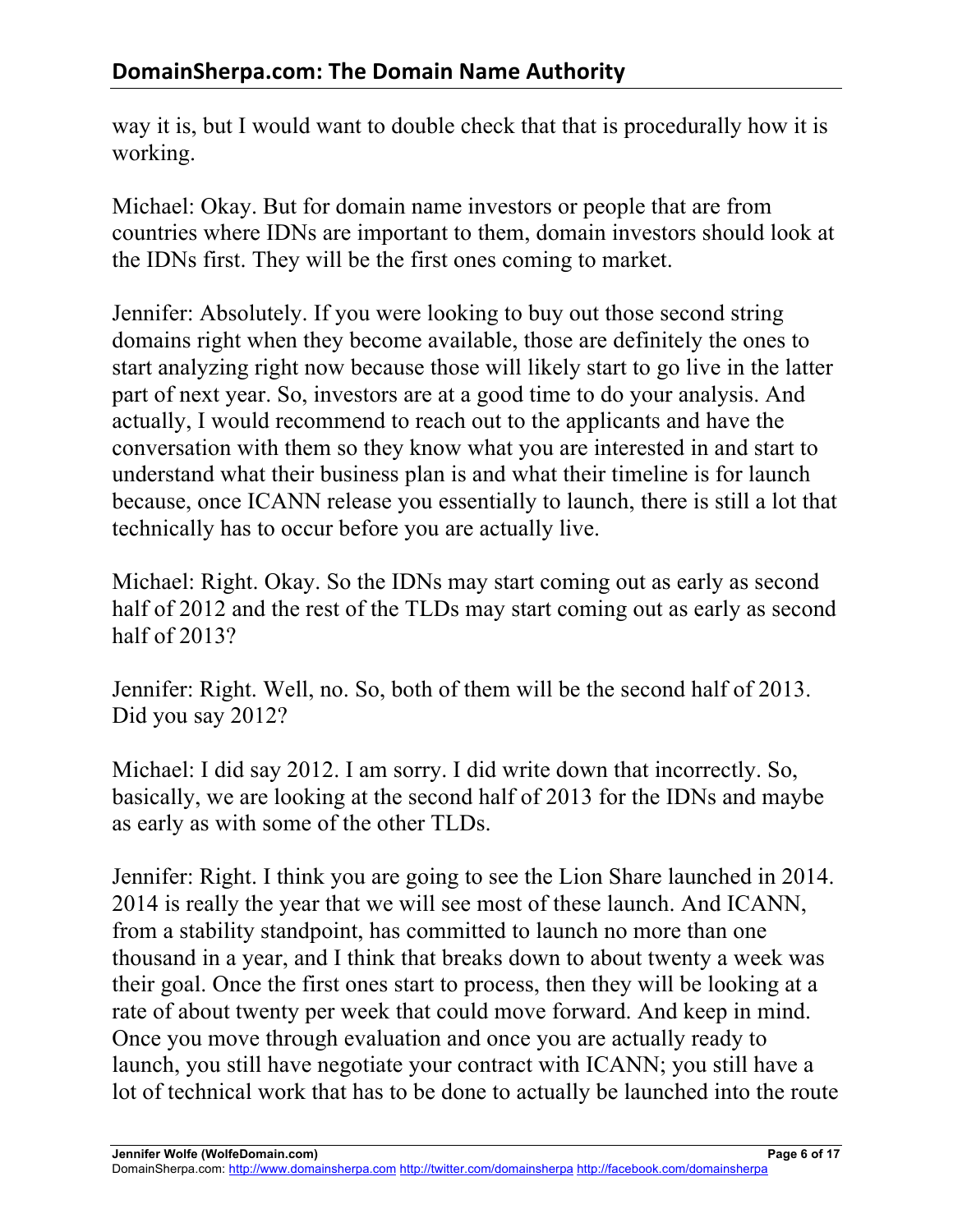of the Internet and operating. So, there is a lot that we still have to back into that timetable.

Michael: Yeah, I cannot even imagine launching twenty per week. Is ICANN going to staff up by tenfold in order to be able to do the evaluations and handle the negotiations (Unclear 12:31.2)?

Jennifer: Absolutely. And that is why we are looking at here we are in October. They are looking at the first ones at the middle of next year. So, that whole process is going to be taking place between now and then. So, they have hired the evaluators. They have now staffed up to understand the numbers that they are dealing with, which are higher than what was anticipated. So, yes, I think they are ready for that and I think, again, that is where seeing Fadi as the CEO in his real no nonsense approach is helping everyone to have much more confidence that the process is going to work.

Michael: Yeah. All right. So let's talk about the current status of the GTLD Auction Process. We talked briefly just before we hit the record button, Jenn, and you had said that there were a lot of breakout sessions discussing the Auction Process. And I said, "How did you attend all of these sessions? It sounds like there were so many." And you told me that you actually had five people from your Organization - Wolfe Domain - attending the conference. Is that correct?

Jennifer: That is right. We had five people. And what was interesting in the auction front is ICANN is really still developing the framework for the auction. So, again, from a pure timing standpoint, that is not going to occur until somewhere into the middle of next year. So, that is still being developed in terms of what ICANN is going to offer, but a lot of the string's applicants are looking at: "Are there other options?" And so, there was a company presenting a private auction scenario, and I sent someone from my team to go to that session and learn what might that be as a solution for strings that are in conflict. And then there was just lots of talk around the coffee cooler and water cooler, etc. People talking about: "What are alternatives if we do not want to use the ICANN solution?"

Michael: Yeah.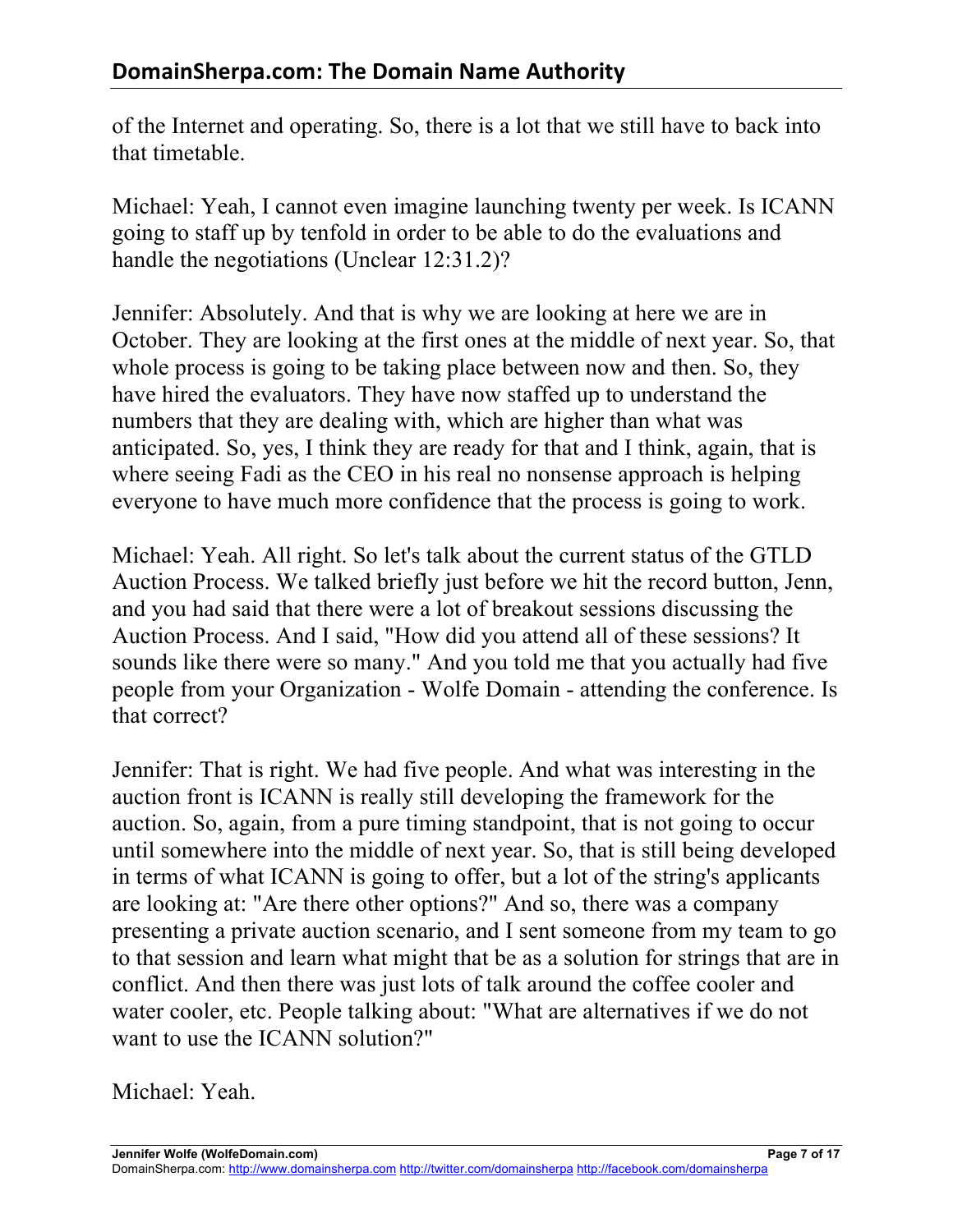Jennifer: So, definitely people exploring what options are there. Again, there are two hundred and fifty-one strings in conflict that is across I think it was four hundred applicants. So, we have got a lot of companies involved in these string conflicts, and they are looking for value added ways to resolve those conflicts.

Michael: Yeah. Okay, so let me back up for a second. Two hundred and fiftyone strings. Four hundred applicants. The Auction Process is not going to start until mid-2013 approximately.

Jennifer: Right.

Michael: What is the current stated ICANN Auction Process as of today?

Jennifer: As far as I know, there isn't one. At least I did not hear of one and have not read of one. It is something that is still under development. So, I think we will see that being presented probably at the Beijing meeting in April. We will probably hear something prior to that meeting in terms of what the framework is. But again, I think that what you will see is that many of these companies who have applied and have conflicts will try to work out potential other scenarios. The one good thing is ICANN is very much encouraging all of the companies that have conflicts to go work it out on their own. ICANN does not want to be in the business of running auctions by any means. So I think that is where we will see a lot of vendors pop up in the next few months with solutions. One was presenting at ICANN. There were lots of conversations about different venders who might have solutions. So I think we will see more of those because, primarily, the applicants do not want to have to wait around for whatever the ICANN solution is.

Michael: Right. So, let me ask you about that ICANN solution. Is there a specific Organization within ICANN or does it come from the CEO's office about how the Auction Process will be decided if it needs to come to ICANN holding an auction?

Jennifer: Right. I mean, essentially, ICANN can seek guidance from the GNSO; from the various stakeholder groups. In the past, they have been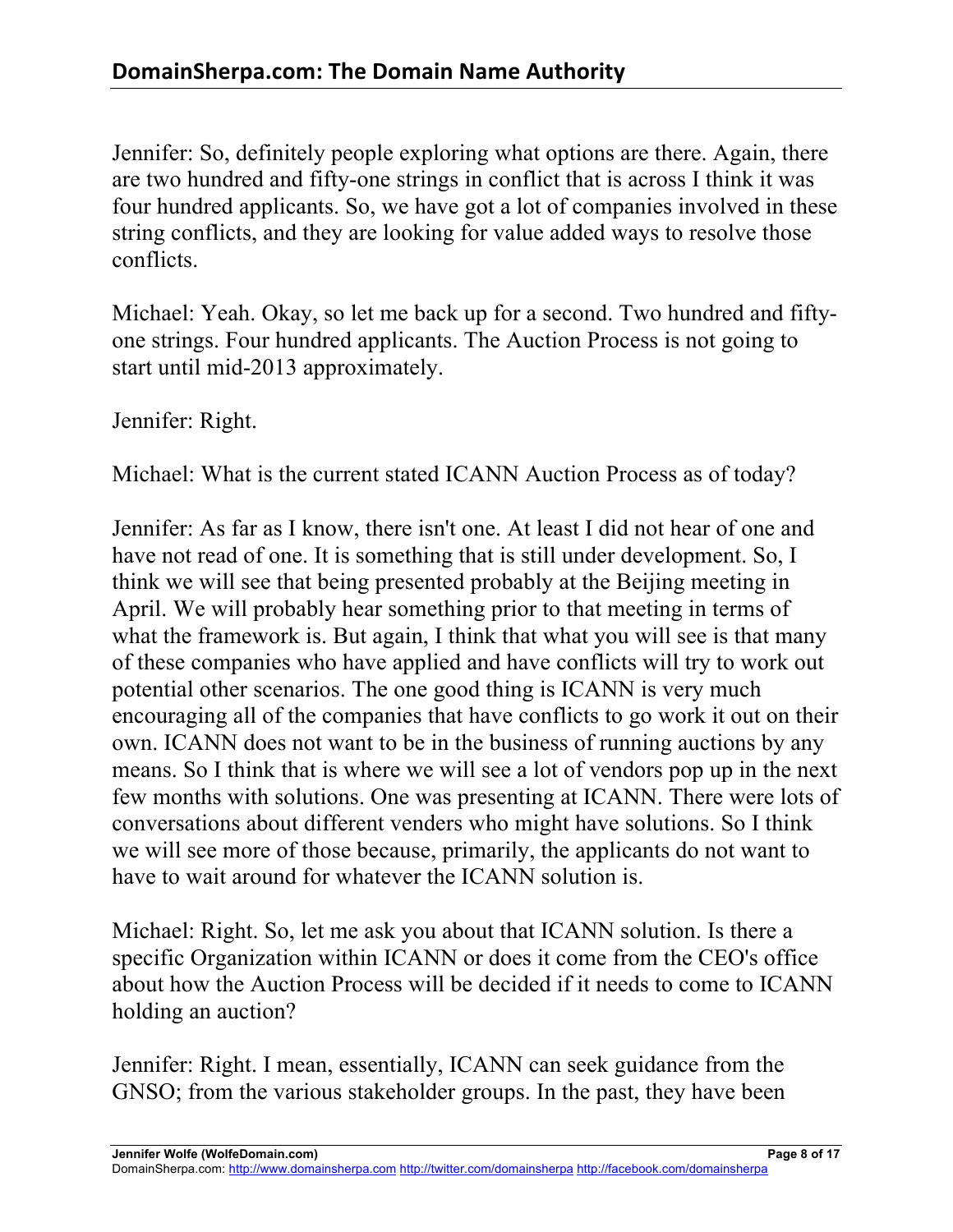setting out frameworks and trying to roll them out. So I anticipate we are going to see this come from the CEO - from the Executive Level; possibly seeking some inputs and public comment from all of the stakeholder groups, but again, I think we will probably see something right after the first of the year. We will start to see what that framework might look like.

Michael: Okay.

Jennifer: But again, ICANN is encouraging all of the parties to self-resolve without needing to go to action.

Michael: Got you. So, if I have an application in and there are two others, it is to my advantage to somehow negotiate and get agreement from the two other parties on how to move forward. If I have an application, maybe I buy them off, and so I am the sole owner if it goes forward; or maybe we all work together; or maybe I just sue them and I try and take them to court and run their money out. There is a whole host of options out there.

Jennifer: There are lots of options. I think the good thing with it, at least in the conversations, is people really are trying to work things out. People are trying to find ways of: "Okay, there is a lot of room here. How do we make the pipe bigger; not divide it up into smaller pieces?" So I think there will be some collaboration and work being done, but again, it is up to all of the parties. You are right. In any dispute, there is a million different ways that you could find resolution. Private auction. Straight buyout. Negotiate. File a lawsuit. There are lots of different options that are available, and I think that is why ICANN is pushing for all of these applicants to resolve it on their own terms without having to go to the auction. But the action is, at the end of the end, if it has not been resolved by the time all of the strings get through evaluation, then there will be an ICANN Auction Process and it will go to the highest bidder.

Michael: Okay. And I believe Donuts made a presentation at this conference, or at least led a discussion session, about a Private Auction Model designed and managed by Crampton Associates. Was that one of the sessions that you attended or that one of your staff attended?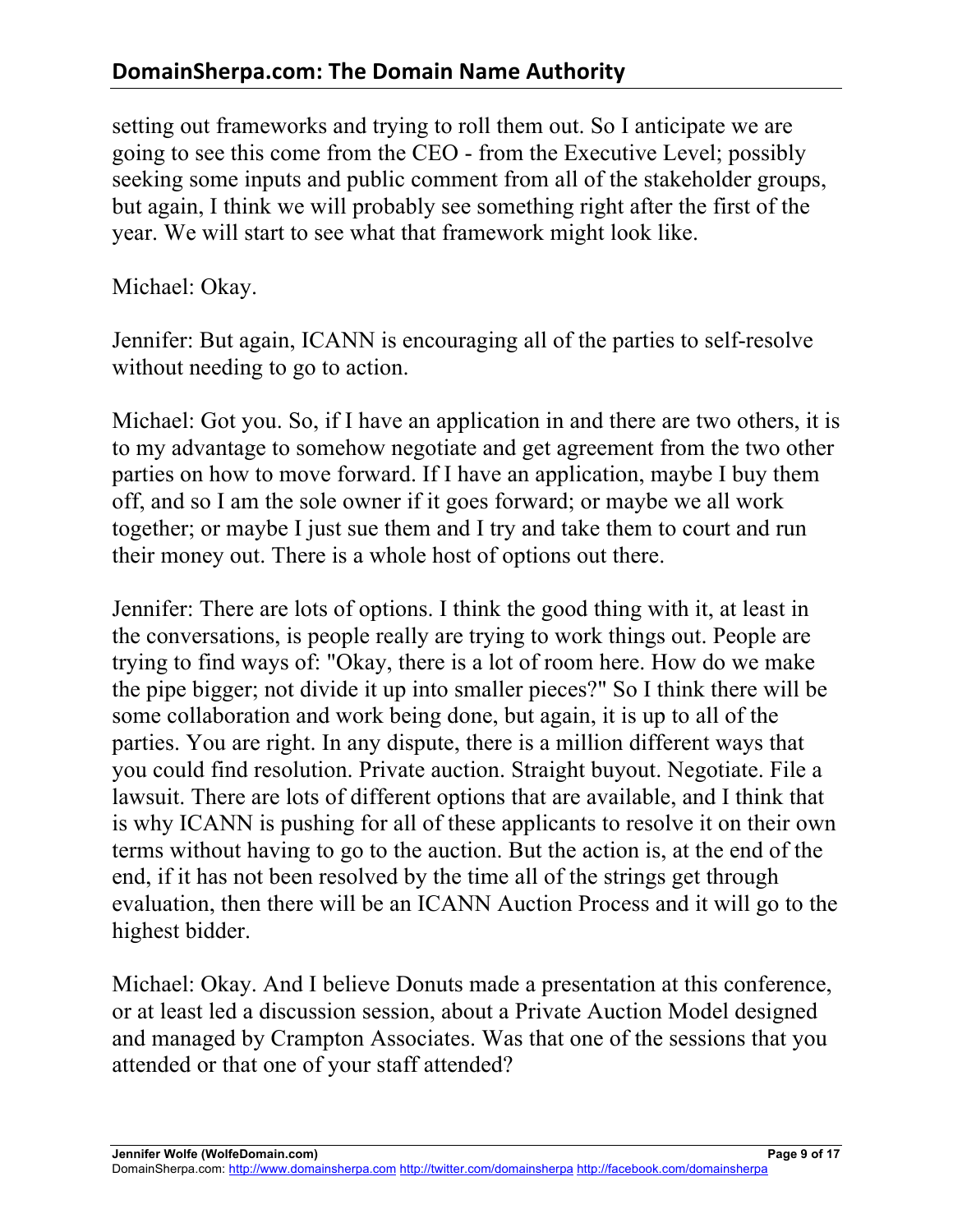Jennifer: I did. I sent someone from my team to that session. And I do not think it was hosted by Donuts. I think there was an article out about that this week, and it was not my understanding that that was their conference. I think that they were interested in that model. So, I could be wrong about that, but I think it was a separate vendor that was providing that seminar. And essentially, it was just one model of an auction. It is interesting; when you start to look at auctions, it is all these game theory tools that can be used. So, we are seeing a lot of academics jumping in to say we have got solutions or we have got auction models that can work. So I think we are going to see more of those. That is a lot of what we are trying to do research on; is what are the different models that are available so that all of these applicants can know what their options are.

Michael: Right. And this was an interesting one. Instead of all of the money from the auction going to ICANN, it actually got split among the losers of the auction.

Jennifer: Right.

Michael: So, it would prevent people from maybe overbidding and going to others that were vying in the auction or not going to ICANN; so, a lot of different opportunities out there. What I do not understand, as an outsider, Jenn, is anybody can go to ICANN and say: "Here is the model you should use. And oh, by the way, I could be a vendor of this, or you can take the idea and run with it." Or how does that work?

Jennifer: Well, I think that that is potentially true that they can go to ICANN and offer up a solution. Again, I think ICANN is trying to push out solutions to the parties. Ultimately, there are a lot of solutions. One of the things that I think is attractive about the Private Auction is that the parties do get the proceeds. So, there are some built in disincentives from running up the price, and it also helps everybody walk away with something. Even if you have lost it, then you have not lost all of the investment that you have made. You presumably returned something in terms of that investment. So I think that that is attractive, but I think there are also some players out there who just believe that they can outbid everyone and it does not really matter to them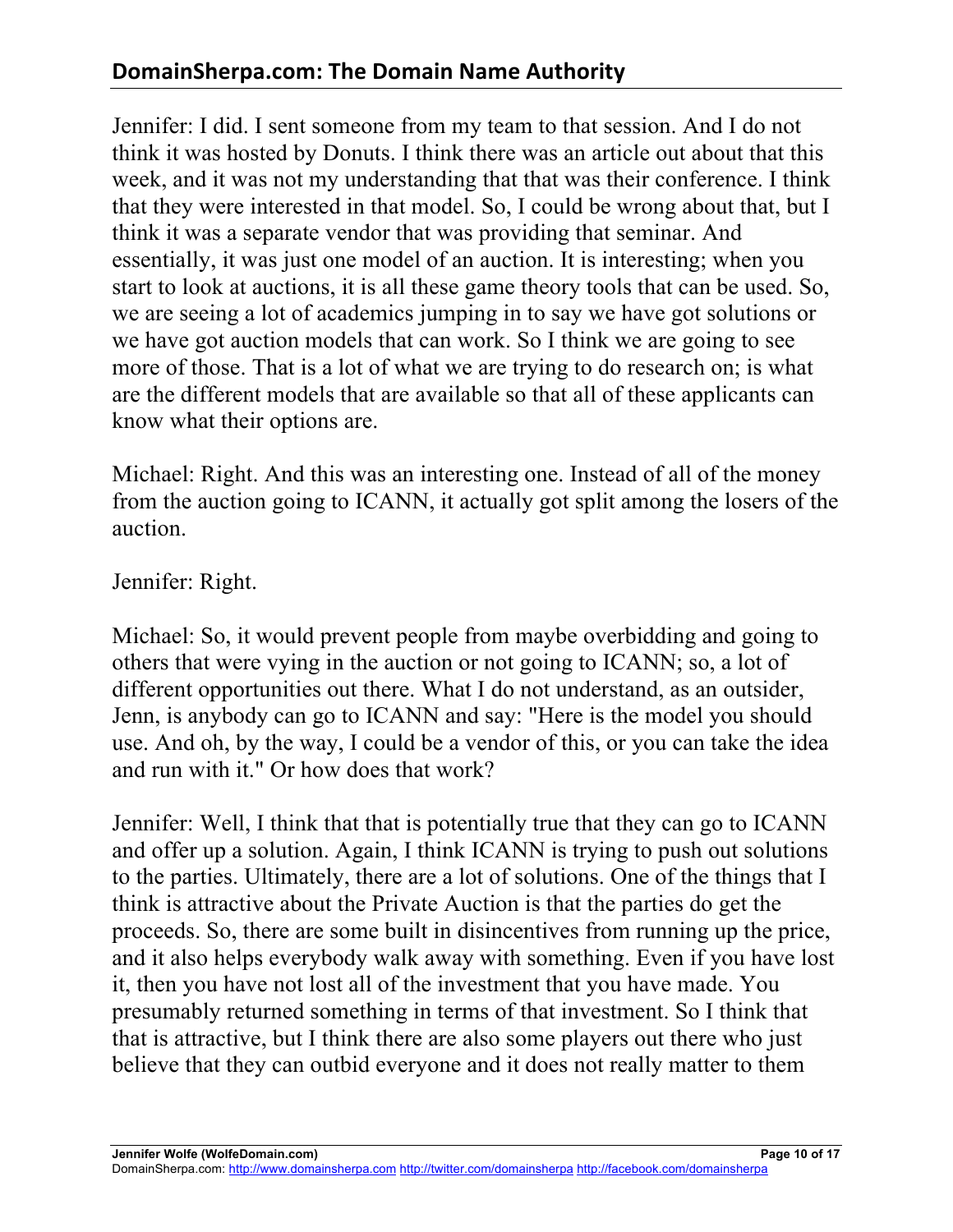where the money goes. And so, as far as they are concerned, a Public Auction through ICANN is the way to go.

Michael: Yeah. Okay. So, a bunch of people are putting in their comments. This was one session that was held as just an idea session basically. ICANN's Executive Team is going to look at all the different options and then I assume they will put forward a framework before the Beijing meeting, and then people will comment on it?

Jennifer: That is right. That is what I anticipate; is that, like everything else that has happened up to this point, they will put out some sort of framework and then provide the opportunity for some public comments on what that is, and then be able to modify it. And again, just from a pure timing standpoint, it is not going to even come into play until after the Beijing meeting.

Michael: Yeah. Do people actually need to attend the ICANN meetings, Jennifer, or can they just find out what the agenda items are and then send in their feedback about what should be done about auctions, let's say?

Jennifer: Yeah, actually, what ICANN is really great about is the entire meeting is simulcast live on the Internet. So, if you are interested in a particular topic - for example, if you are interested in sessions regarding GTLDs -, you can actually go to the ICANN website, you can login, and you can post your questions and a representative from ICANN will read it on your behalf in the meeting. So, it is a great way. I find, even if I am at the conference and there are so many things going on at one time, I can login and hear something if I am in between sessions that are going on across the hotel somewhere else. Or if you just need a break, but you still want to listen, it is a great way to keep on top of what is happening. So you do not have to spend the money to go. Everything is absolutely live, and it is all recorded as well, if you want to go back and listen.

Michael: Is your voice as powerful by submitting a question or sending in an e-mail prior to the event or through online as it is if you show up in person?

Jennifer: Absolutely. The questions read from those online are treated absolutely the same as somebody standing there. I think the only difference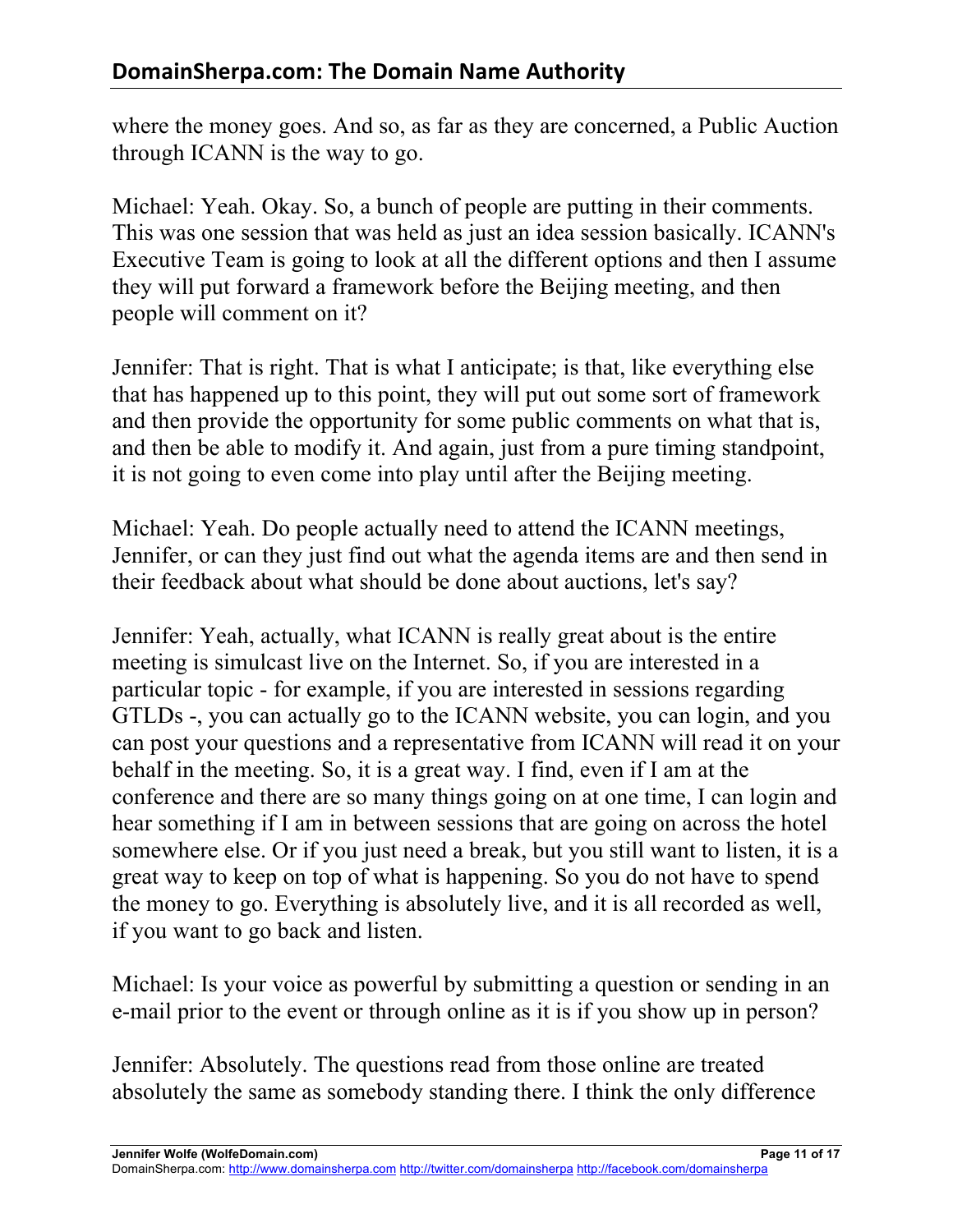is, when you are standing there, you can be a little pushier in terms of how much time you use in your questioning versus, if you are online, you posted your question and that is kind of it. So you do not have the immediate ability to follow-up.

Michael: Okay. Understood. And what types of people actually show up at the ICANN events? I have never been to one, so I cannot tell. Is it like domain investors that go to the TRAFFIC Conference or the Domain Fest Conference of the past, or is it more on the service provider side - the registrars want to go to make sure that their voices are being heard? How does it shake out?

Jennifer: Yeah, absolutely. There are certain stakeholder groups. Definitely the registry operators and the registrar operators. They are the people who are involved in a day-to-day how the Internet functions. Those service providers are all there. You also see a lot of Trademark lawyers, a lot of brands, and people who are concerned about how companies are being protected in the Internet. You see a lot of Government. Of course, there is the Government Advisory Committee. So we do see representatives from Governments around the world who are there, essentially, to look out for all of us and our needs. And there are certainly the non-business constituency groups who are there to look out for privacy issues, for free speech issues, and all of those things that are very important to all of us, as human beings, using the Internet. So, that is what is really interesting; is you have this nice divergent group of people all with their interests, but all working towards trying to create a global fair Internet.

Michael: Yeah. All right. A couple more questions on the GTLDs. Was there any general magnitudes discussed around where auction prices may fall for some of the GTLDs that are in contention?

Jennifer: Definitely, what I am starting to hear now. I would say, at the last ICANN meeting, people were tossing around one million dollars here or there. And the numbers seemed to be inflated up quite a bit more in terms of, now, we are talking ten, twenty, and/or thirty million dollars. Valuations are at a much higher rate. And those are just generalities. Obviously, some strings are more hotly contested than others. I think .APP is the most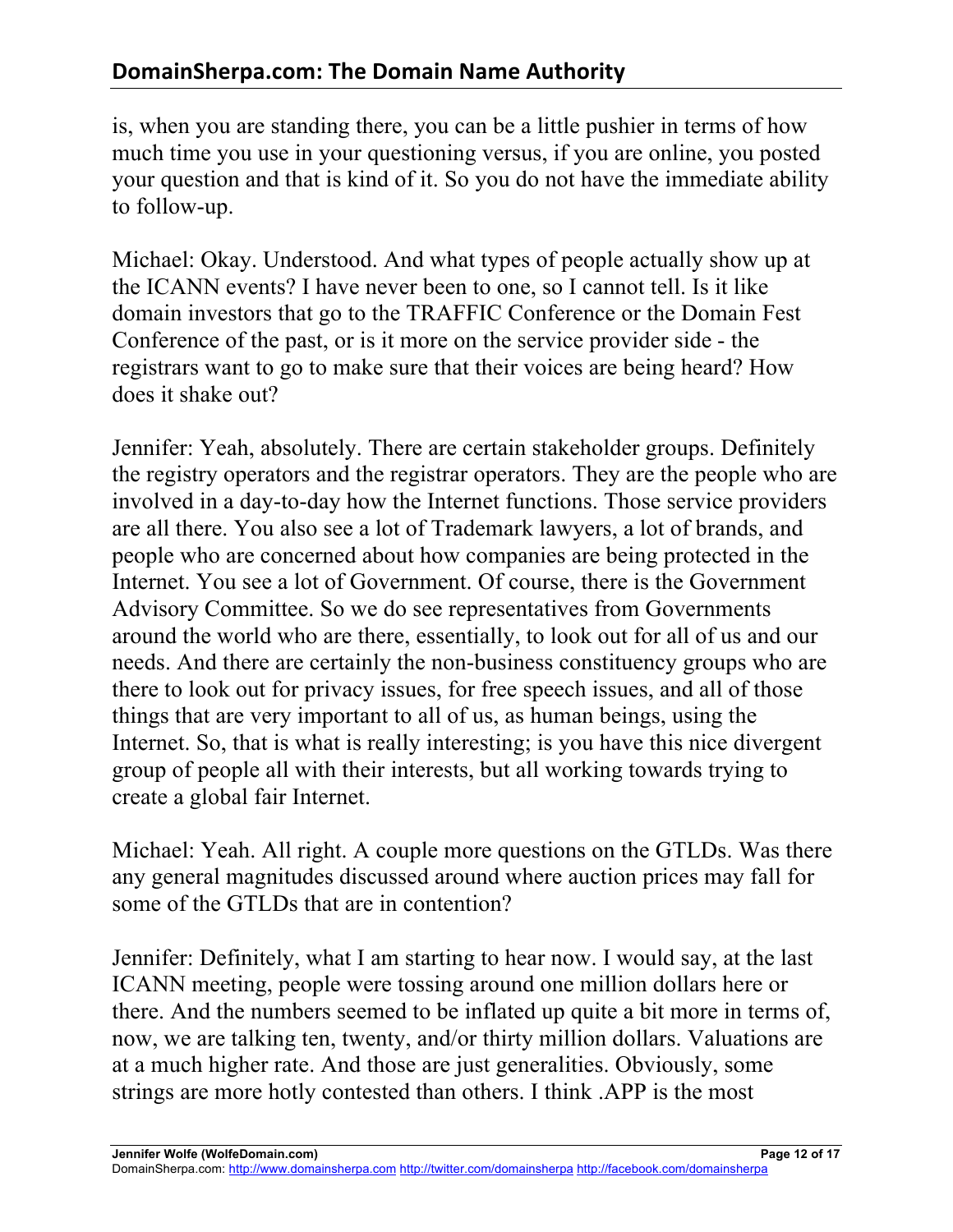contested. I do not know anyone involved in that in particular, but I would assume that that could be worth a lot of money, and people are willing to put a lot of money into it. So I think what has happened is, as people have been able to process the scale of what is happening, the value of these TLDs is going up.

Michael: Yeah. And what was the scuttlebutt around the .COM extension as these new extensions were becoming decided that maybe .APP is more expensive? So, is App.com going to be even more expensive or will it drive down .COM prices?

Jennifer: That is a really great point. That was not really discussed. So, I would say you are probably right. I do not see a lot of people that are in the domain reseller business there. There certainly are some there, but that is not the hot topic of conversation because they are dealing, really, with the governance issue of the Internet at the ICANN meetings. But I think, for your audience, definitely, it is important to consider. Look at what some of the most contested TLDs are and might those have value in .COM; might just have in some other extensions that exist today. Absolutely. And I think, for your audience, they really should be looking at what else is out there. I hear a lot of people saying .COM is always going to be the gold standard. That is fine to believe that. That is probably easier to believe that. But if you look at the sheer scale of what is about to happen and the amount of money being pumped into it, there is going to be a paradigm shift in how the Internet operates; how people search and navigate. So, if you are in this business, you are going to want to know what do we think are the hot top level domains and what should we be buying up as second string domains when land rush opens.

#### Michael: Yeah.

Jennifer: Because, for all of those, there will be a sunrise, obviously, to protect brand owners, but then after that will be the opportunity for anybody to buy. And that is really what you want to be prepared for.

Michael: Yeah. All right. Let's talk about that paradigm shift. You said that an enormous number of TLDs are going to be coming out. People's

DomainSherpa.com: http://www.domainsherpa.com http://twitter.com/domainsherpa http://facebook.com/domainsherpa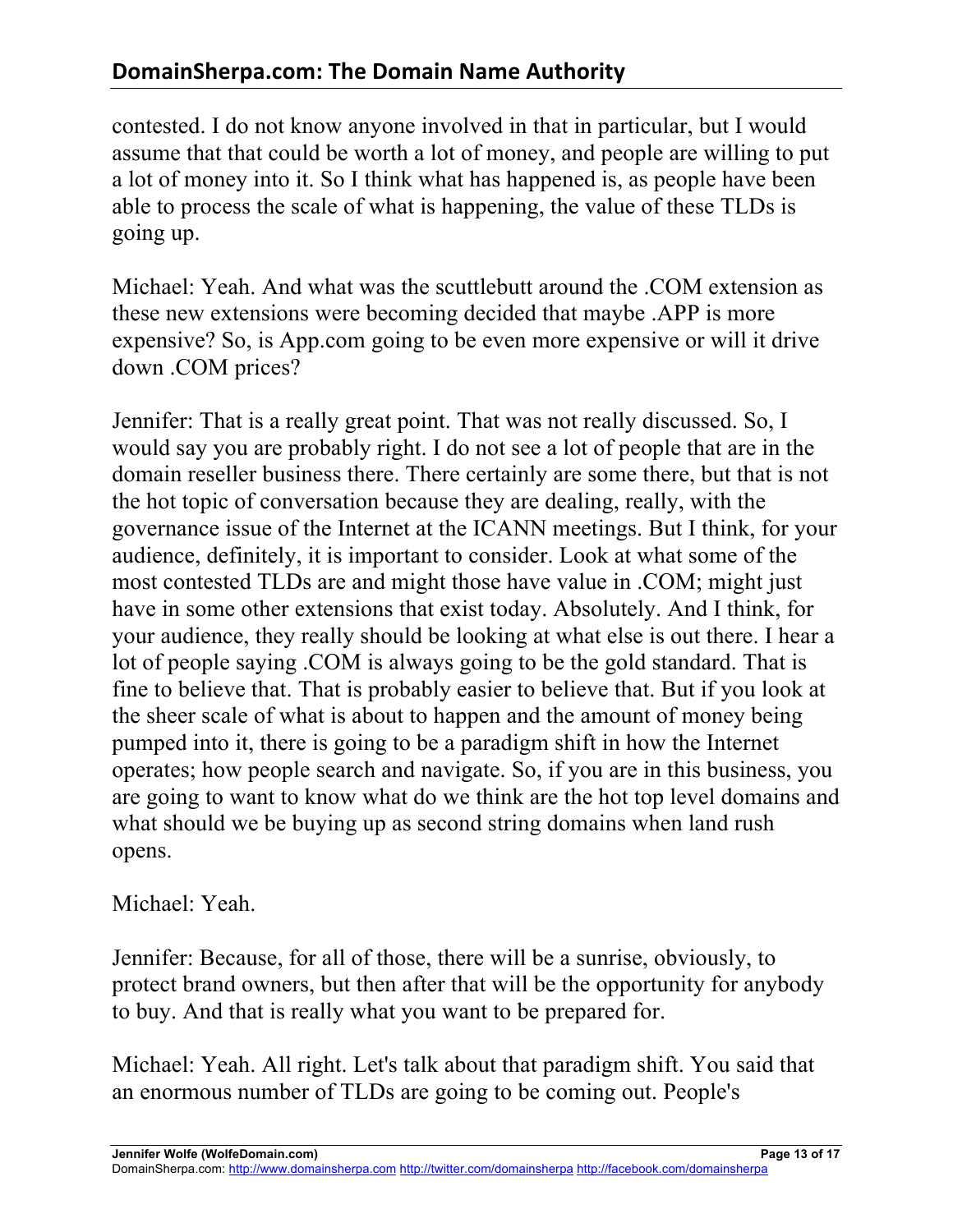expectation of the Internet is going to change. What I do know about people is that they do not like change, and even worse, they do not like to be changed. And so, is there a commission in the ICANN that is set aside just for education? Is there money set aside to run public campaigns to help educate people about these new TLDs and how they fit into the entire Internet landscape?

Jennifer: Yes, absolutely. They have some phenomenal communications people at ICANN. They are launching video briefings to help educate people. I think the problem right now is - and I heard some journalists say this and the panel of journalists at ICANN - that, because this is still so far out in the future, it is just not being covered. The journalists do not want to cover it because people do resist change, so they do not want to think about what is going to change right now, let alone something that is going to change a year or two years from now. But this is really where, as business people, you want to be very savvy because, if you can predict a trend that is coming, that is where you can be very successful in business. And so, that is why, certainly, for your audience, to sit back and say: "Well, I do not think anything is going to change" is missing an opportunity.

Michael: Sure. Was there anything discussed at the event around this paradigm shift and how education was going to take place?

Jennifer: Oh yeah, absolutely. I mean ICANN has a very specific plan on how they are going to communicate; but I think what everybody is all buzzed about is realizing that, because of the types of brands that companies that have invested in TLDs, they are going to educate consumers, and that there is going to be a consumer adoption rate that we think will be relatively fast. Certainly, as you look at past adoption of social media, we would anticipate a similar type of shift occurring here. Particularly, you see Google and Amazon having such big plays and what they are doing; that they are going to push consumer behavior. I mean every major bank has applied. They are going to teach consumers to trust their top-level domain. This is all going to drive consumer behavior in a new way.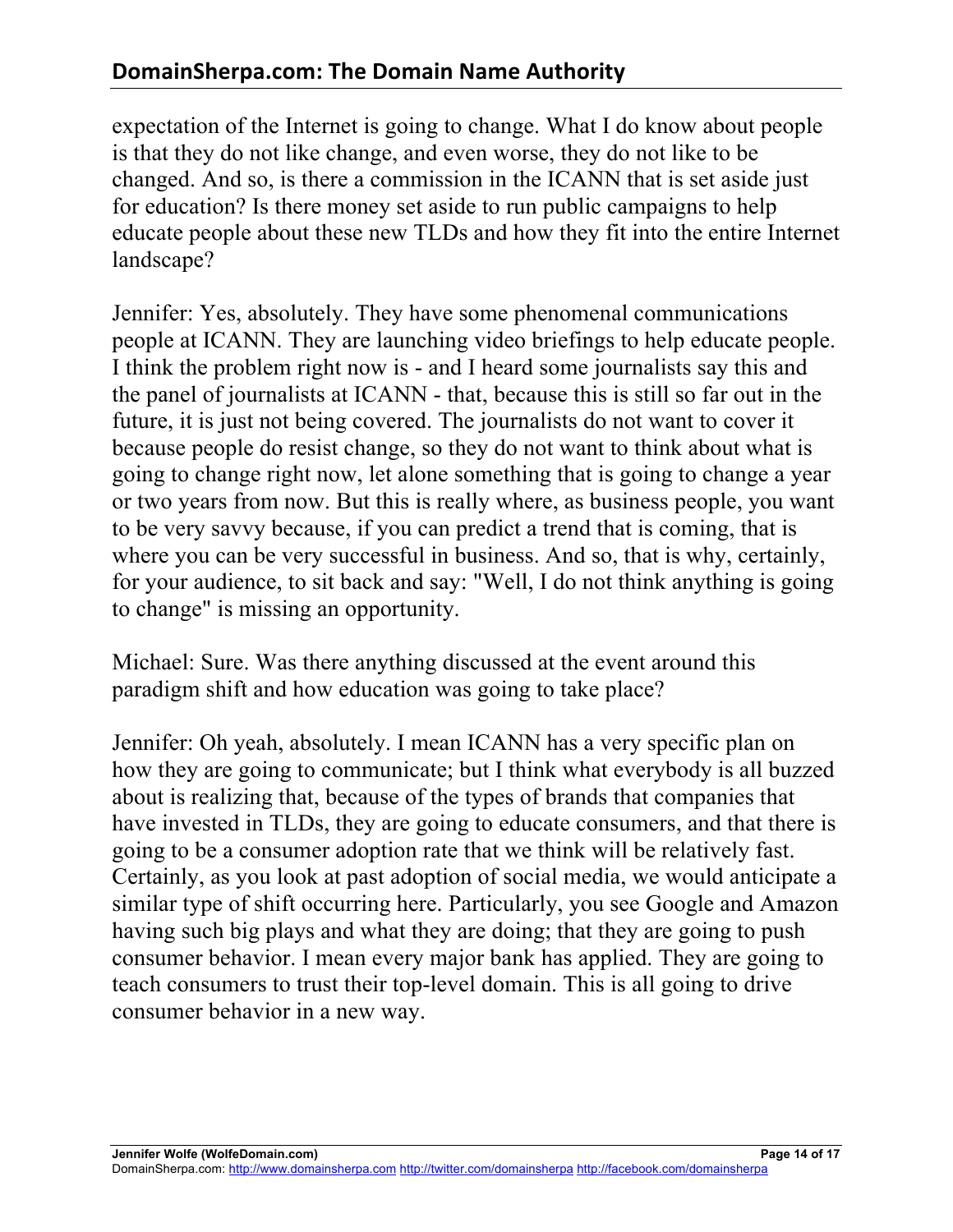Michael: Yeah. Okay. Also announced at the event was MyICANN.org - a new website. What value does this new website provide? What did they tell us about this website at the event?

Jennifer: Sure. I have not spent a lot of time on the new MyICANN. I think the goal is to allow every user out there to create their own account and really to have information streamed to them that is relevant to them. So, I moved into business. I am very interested in what is happening with GTLDs and what is happening with brand protection, so those are things that I want to have streamed to me. Someone else might be more interested in privacy rights, or might be more interested in some other topic. And so, you can really tailor it to be basically your account. So, it is like anything else. They are trying to make it more user friendly. In the past, the ICANN website can be difficult to navigate. So, I think the goal here is to give everybody a way to customize what information they are looking for and then be able to find it very quickly.

Michael: Yeah, sounds good. I signed up for that and that is pretty much what I went through. I just wanted to make sure I was not missing anything. You told Wayne Nelson, our Producer, "Valuations of new TLDs continues to increase as investments and commitments to success increases."

Jennifer: Right.

Michael: Can you elaborate on what that means?

Jennifer: Yeah. So, I think what is happening is that, a year ago, this is still a very speculative program. There was not certainty as to who was going to apply. I think everybody was shocked with the number of applications and how many brands. Fifty percent of (Unclear 29:22.9) brands - top-level brands – applied; thirty-six of the Fortune One Hundred. Obviously, seeing Google and Amazon with very large portfolio applications. This is all, I think, shifting everyone's thinking to say: "Wow, this is going to be big." And when you realize that, then that is where those valuations start to go up. So, there is lots of venture capital money that has been pumped into this. There are a number of applicants who have a large portfolio. So, what we can see is that they are going to invest in it being successful.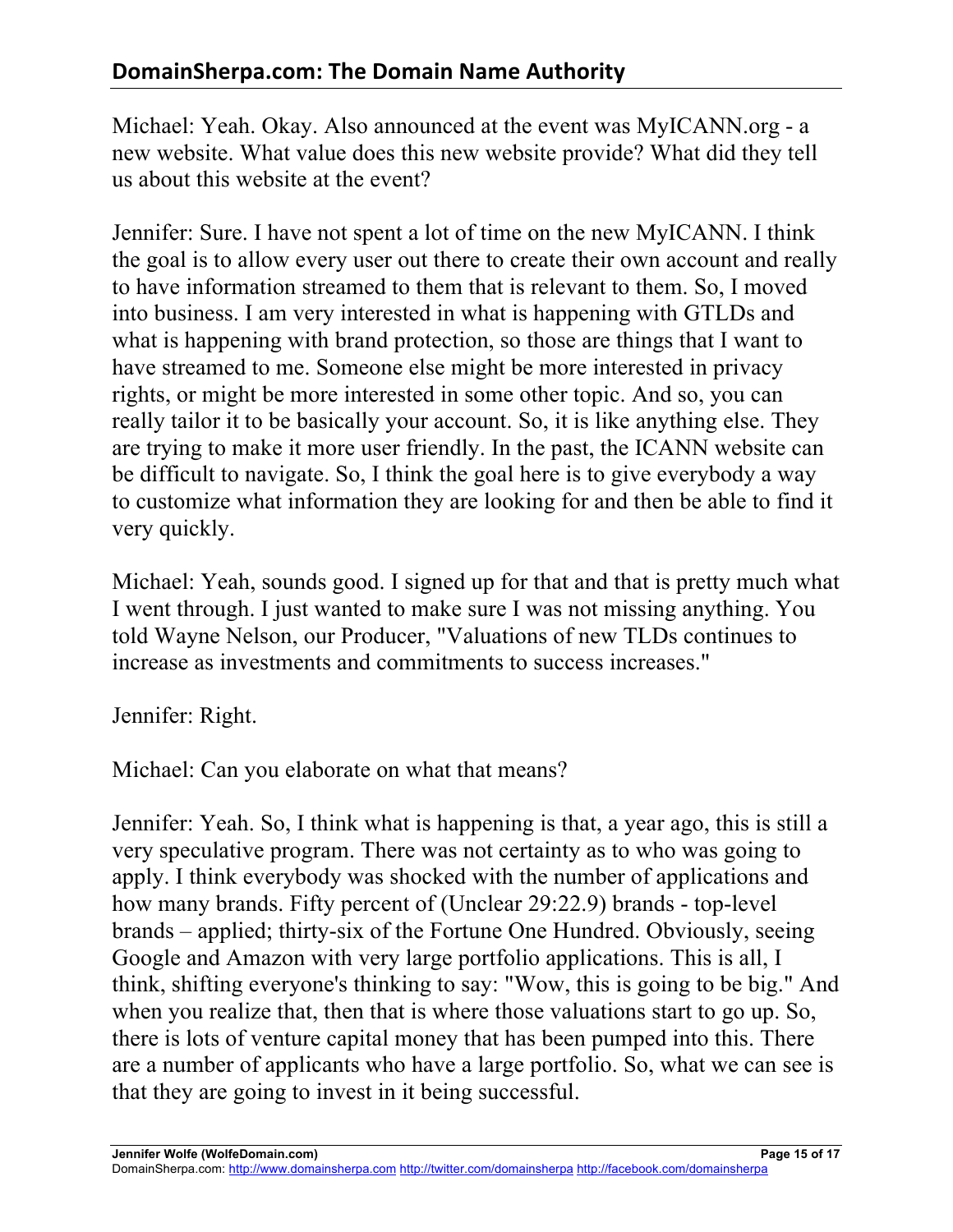Michael: Okay. And you brought up trademarks earlier. Was there anything specific around large corporations, brands, and trademarks discussed at the ICANN event and how those were going to be protected?

Jennifer: Absolutely. And there is a very strong trademark constituency within ICANN and there is a number of programs that are still being refined to ensure that brand are protected in the new GTLD environment. There is a Trademark Clearinghouse, where brands will be able to, essentially, put and house all of their trademarks in one place so that they are immediately verified. There is still a lot of work being done on what is referred to as the Uniform Rapid Suspension System; in which case brands who are clearly squatted on, if someone directly takes their brand and applies for something, it will be very fast and easy to take down those sites. So, there is still a lot of work to be done. There is still a lot more that brand owners are looking for in terms of protecting them, but we definitely see a big difference in today's environment versus where we were fifteen or twenty years ago.

Michael: Yeah. All right, Jennifer. Was there anything decided at this event, or was this ICANN event merely just another Town Hall, where people - all the constituents - could come in and discuss the topics that still need to be decided?

Jennifer: Sure. I mean certainly the Board votes on certain motions and certain things are resolved, but it is not as though something new has popped up and now it has been resolved. What is really great about the ICANN Governance Model is that it has multiple stakeholder groups. All of them have a voice. There is process to develop the policy that is governing the Internet. And then, of course, the Board ultimately votes on it, and then the CEO and the staff are running the Organization based upon that Board direction. So, it is sort of like a Board of Directors meeting for a Corporation. You pretty much know everything before you go in because it is all on the table, so there was not anything new that was surprising. It is really just seeing how everything is unfolding and how the different groups are working together.